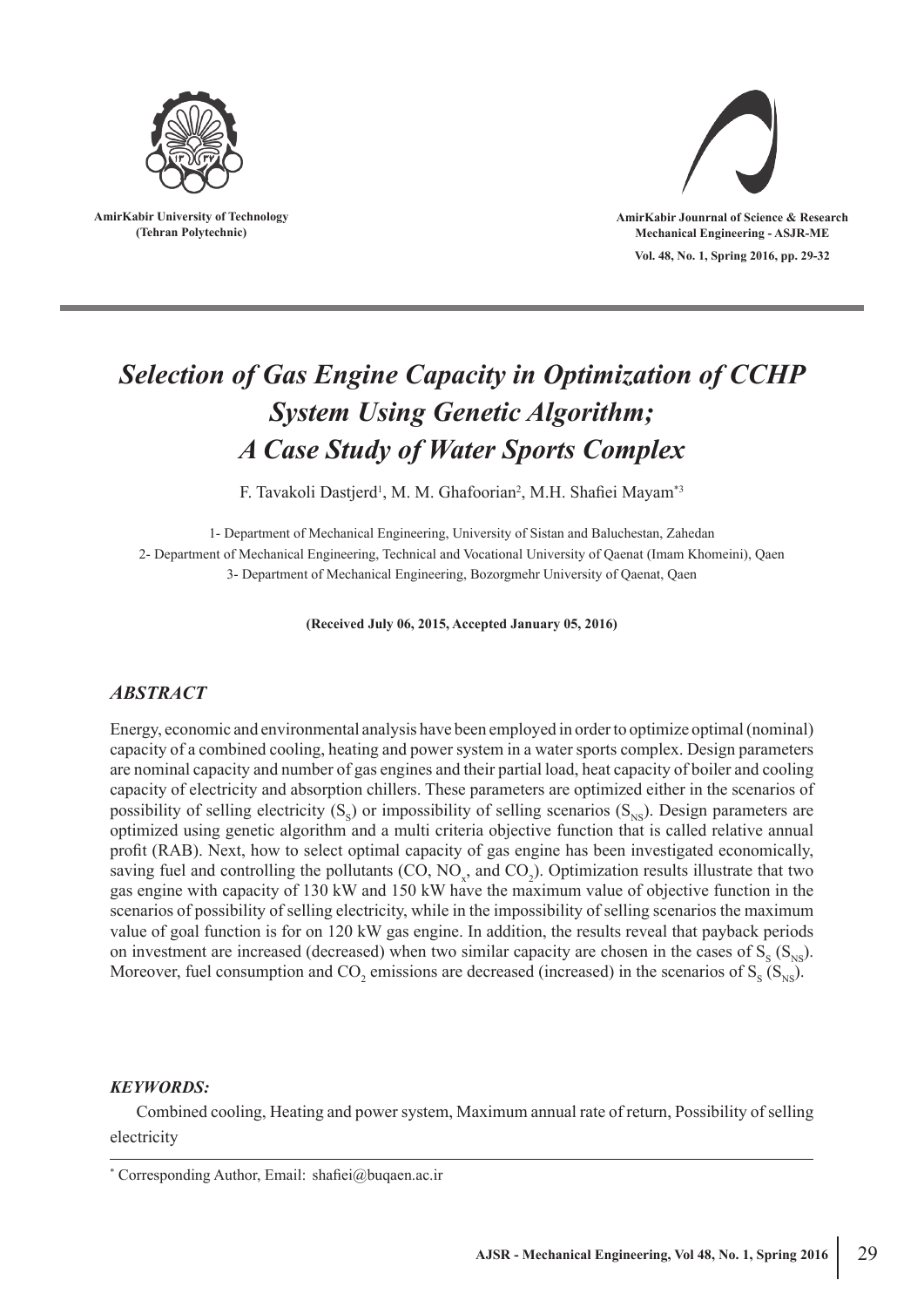### **1- INTRODUCTION**

Decentralized power generation using combined cooling, heating and power system prevents losses of distribution and transmission in global network, decrease fuel consumption, increasing competition in power generation and reducing air pollution [1-4]. Although numerous studies have been done on CCHP that most of these researches are on optimization and determination of capacity of these systems according to energy command [5-7], no work has been done on selecting initial drive capacity (gas engine) in order to optimize CCHP. This is more serious for water sports complex that is one of the most important public areas in energy consumption. Providing thermal and cooling energies of swimming pool water, Jacuzzi, ventilation and purification needs huge systems that cause high energy consumption. Moreover, electricity usage of network regarding to provide electricity need of complex causes high energy losses. For this reason, in the present study optimization of heating, cooling and electricity sections is done for a water sports complex. Optimization is done in the scenarios of possibility of selling electricity  $(S_s)$  or impossibility of selling scenarios  $(S_{NS})$  and determination of optimal capacity of gas engine has been investigated economically, saving fuel and environmentally (CO,  $\text{NO}_x$ , and  $\text{CO}_2$ ).

#### **2- Methodology**

In this paper, annual benefit function is employed in order to equivalent all initial costs, salvage and performance. In fact, annual benefit is determined using difference of all costs of traditional power system  $(AC_{trad})$  and CCHP system  $(AC_{CCHP})$  via following equation:

$$
RAB = AC_{trad} - AC_{CCHP} \tag{1}
$$

In this method RAB function is determined based on annual benefit, require load of building during the year, driven capacity, number, element load, boiler and chiller capacity

$$
Max\{RAB\} = (n_j \times E_{nom})^{optimum}
$$
 (2)

#### **3- Results**

One of the most important problems of achieving optimized CCHP system is choosing method of nominal capacity of prime mover; while these systems demanders determine optimized capacity of prime mover (*E opt*) after technical calculations of required loads. In most industrial centers, lower capacities  $(E_{\mu},$  $E_2$ ) is used instead of optimized nominal capacity

 $(E_{opt})$  while  $E_1 + E_2 = E_{opt}$ . The reason is permanent need and enhanced use from the system (when one system needs to repair). In this section, comparison of choosing method with selecting optimized capacities via RAB method is explained based on economical aspect (annual benefit and period of return investment), fuel consumption (*FESR*) and air pollution of carbon dioxide  $(CO_2)$ .

Table 1 illustrates investigated parameters and annual benefit values for optimized capacities which are obtained via RAB method and choosing similar capacity of gas engine in both scenarios  $(S_s \text{ and } S_{NS})$ . The results of  $S_s$  scenarios reveal that the period of return on investment is increased by choosing two similar gas engines with capacities of 140 kW instead of gas engines with 150 and 130 kW, while annual benefit, air pollution of carbon dioxide and fuel consumption are decreased. This could be because of consuming more fuel and, providing unfit load curves.

The results of  $S_{NS}$  scenarios reveal that annual benefit is decreased by choosing two similar gas engines with capacities of 60 kW instead of gas engine with 120 kW, while the payback period on investment, air pollution of carbon dioxide and fuel consumption are increased. This variation could be because of increasing number of prime movers which leads to enhancement of recovery heat from gas engines, providing heating load, less fuel consumption, and less pollutants emission.

#### **4- Conclusion**

Energy, economic and environmental analysis have been employed in order to optimize (nominal) optimal capacity of a combined cooling, heating and power system in a water sports complex. Design parameters are number of gas engines and their nominal capacities, element load, boiler capacity, electrical and absorbing chillers capacity in both  $S_s$  and  $S_{NS}$  scenarios. These parameters are optimized using annual benefit (*RAB*) and genetic algorithm. Finally choosing of nominal capacity of gas engine are investigated based on economic (*RAB*, *PB*), fuel consumption (*FESR*) and environmentally  $(CO<sub>2</sub>)$ . Results demonstrate that using CCHP system instead of traditional system not only efforts required energies but also causes appropriate annual benefit for the water sports complex, while annual benefit is positive in both scenarios. In fact, the periods of return on investment are 8.2 and 10.6 years when two gas engines (130 kW and 150kW) are chosen in the  $S_s$